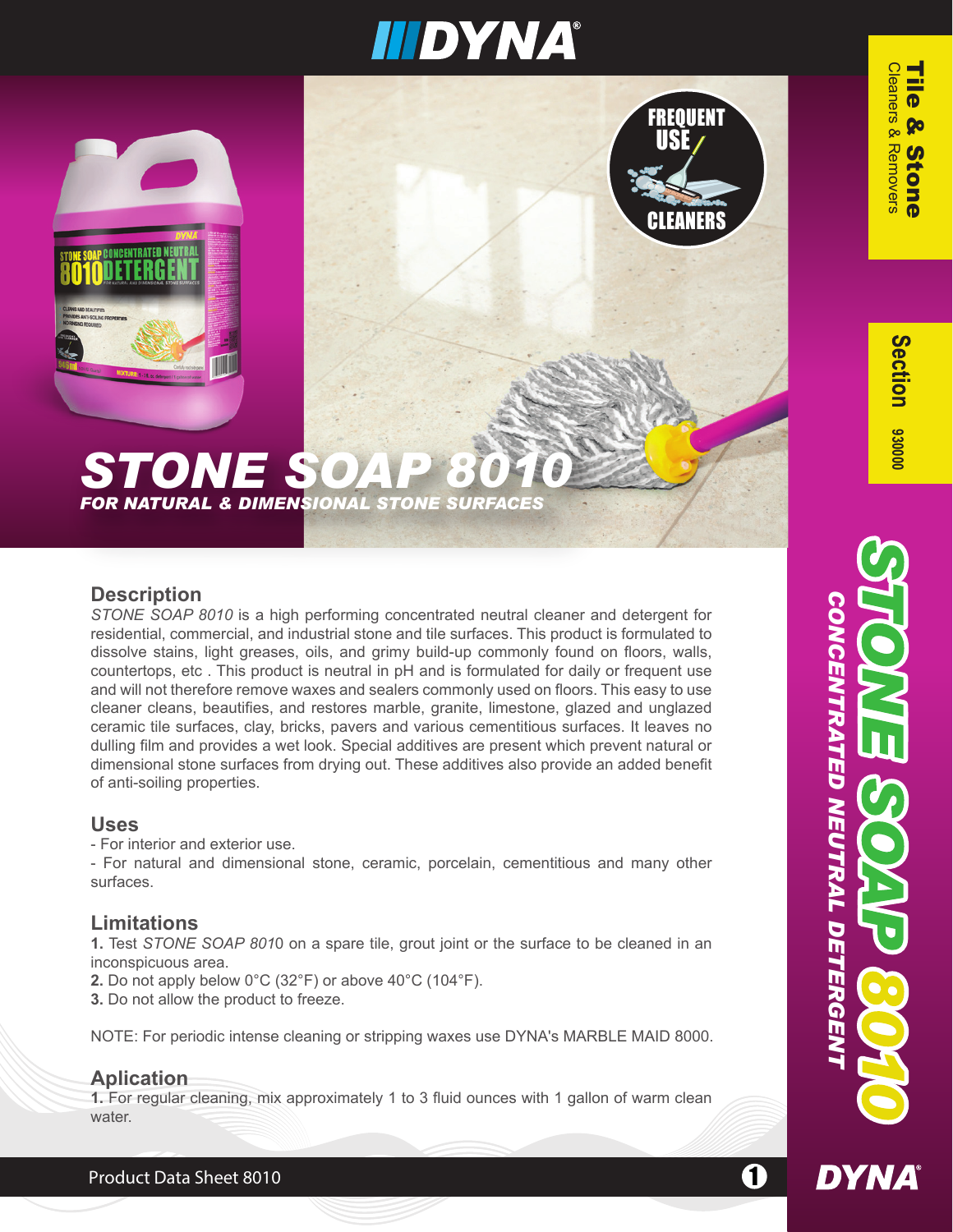

**2.** Apply the solution with a mop or a sponge to desired surface. Do not apply heavy pressure as debris may scratch polished stone surfaces.

- **3.** Mop up excess and let dry.
- **4.** No rinsing required.

#### **Caution**

Consult and read the SDS (Safety Data Sheet) thoroughly for this product for more safety information. Avoid direct contact with skin. If in contact with skin rinse with clean water. Avoid contact with eyes. If in contact with eyes rinse thoroughly for 15 minutes with clean water. If swallowed drink plenty of water and seek medical attention immediately. *KEEP OUT OF REACH OF CHILDREN*

#### **Limited Warranty**

This premium quality product was designed to satisfy the user. If you are not satisfied after surface testing on a small area, please contact our technical service department immediately. NO WARRANTIES expressed or implied are offered by DYNA. The manufacturer's liability is limited to the replacement of products proven defective. The user assumes all risks and liabilities associated with the use of this product.

#### **Notice**

*DYNA* shall not be liable for incidental and consequential damages, indirectly or directly sustained, nor for any loss by application of these goods not in accordance with the printed instructions or for other than the intended use. Before using the user shall determine the suitability of the product for its intended use and the user will assume all risks and liabilities that may arise in connection therewith. *DYNA*'s liability is expressly limited to the replacement of defective goods. Any claim shall be deemed waived unless the claim is made in writing to *DYNA* within 30 days from the date it was, or reasonably should have been, discovered that the product was defective.

To acquire material and safety literature, please contact our office (*www.dyna.ca).*

Version: **1**

*We support the following organizations:*

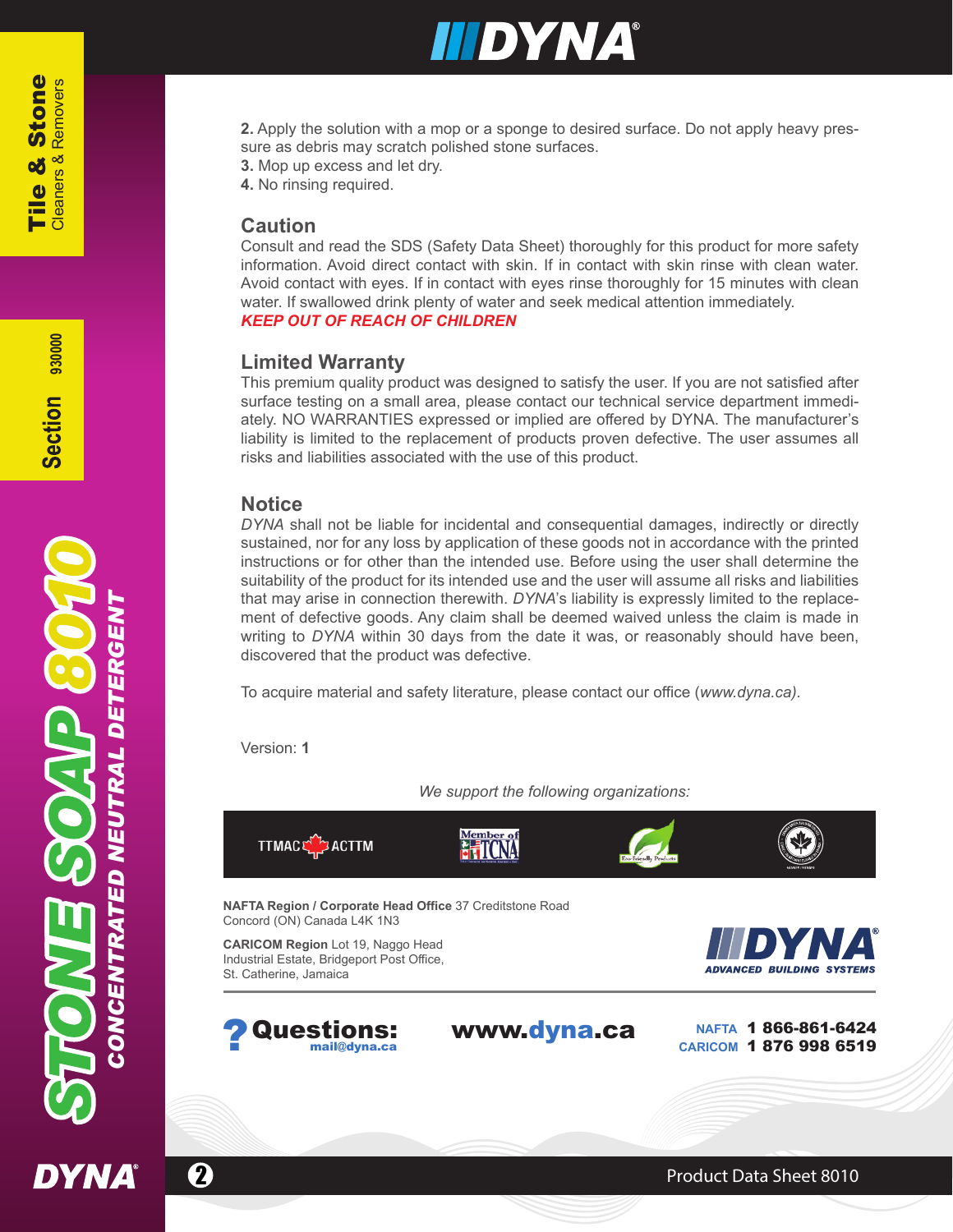### **IIIDYNA®**

# SYSTEMS ADVANCED BUILDING

CONCENTRATED NEUTRAL DETERGENT **DYNA** 

*CONCENTRATED NEUTRAL DETERGENT*

 $\overline{G}$ 

 Cleaners & Removers Tile & Stone

**Cleaners & Removers** 

Tile

& Stone

Section 93000

 $\ddot{\boldsymbol{\theta}}$ 

Product Data Sheet 8010